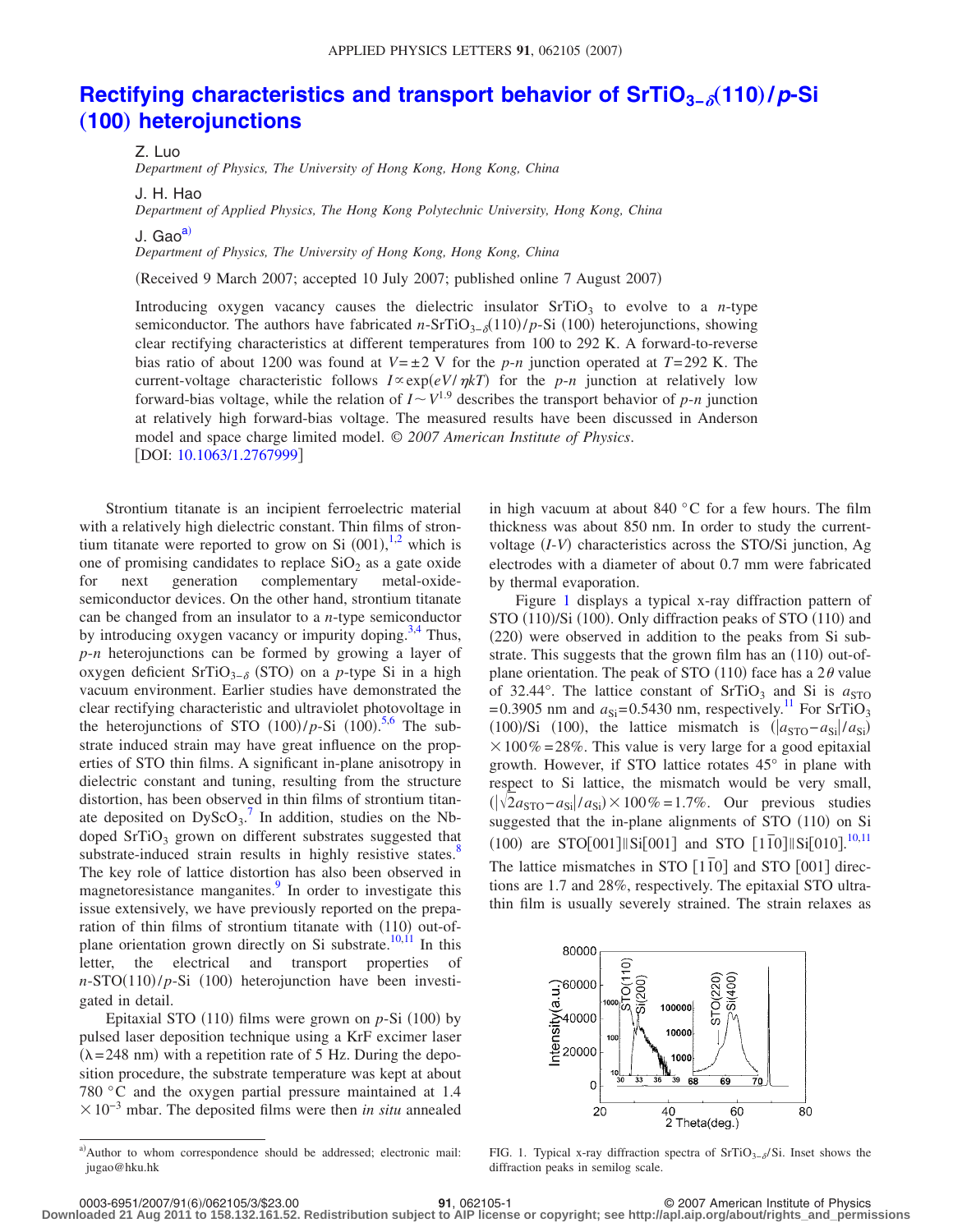<span id="page-1-0"></span>

FIG. 2. Typical *I*-*V* curve of  $SrTiO<sub>3-δ</sub>$  (110)/p-Si (100) heterojunction at 292 K.

thickness increases. In the case of our 850-nm-thick film, the strain is expected to relax well. It reflects that a lattice parameter of STO film is very close to that of corresponding bulk material.

*I*-*V* characteristics across the STO/p-Si junction were carefully studied. A typical *I*-*V* curve at *T*=292 K was shown in Fig. [2.](#page-1-0) Forward bias was defined as a positive pole of dc voltage applied on the *p*-Si. The *p*-*n* junction demonstrates striking rectification. Under forward bias, the current is very small ( $\sim$ 1  $\mu$ A at 0.23 V) at the beginning and starts to increase very quickly after the bias voltage exceeds a threshold value of about 0.5 V. However, it remains very small even under large reverse bias. A forward-to-reverse current ratio of about 1200 occurs at  $\pm 2$  V. The observed phenomena can be explained by considering the band structure of the  $STO/p-Si$  heterojunction and the band structure of STO/p-Si heterojunction can be constructed by Anderson model (Fig. [3](#page-1-1)). Values of electron affinity  $[\chi(Si)=4.05 \text{ eV}]$ (Ref. [12](#page-2-10)) and  $\chi(\text{STO}) = 3.9 \text{ eV}$  (Ref. [13](#page-2-11))] and band gap  $[E<sub>g</sub>(Si)=1.12 \text{ eV (Ref. 12) and } E<sub>g</sub>(STO)=3.3 \text{ eV (Ref. 13)}]$  $[E<sub>g</sub>(Si)=1.12 \text{ eV (Ref. 12) and } E<sub>g</sub>(STO)=3.3 \text{ eV (Ref. 13)}]$  $[E<sub>g</sub>(Si)=1.12 \text{ eV (Ref. 12) and } E<sub>g</sub>(STO)=3.3 \text{ eV (Ref. 13)}]$  $[E<sub>g</sub>(Si)=1.12 \text{ eV (Ref. 12) and } E<sub>g</sub>(STO)=3.3 \text{ eV (Ref. 13)}]$  $[E<sub>g</sub>(Si)=1.12 \text{ eV (Ref. 12) and } E<sub>g</sub>(STO)=3.3 \text{ eV (Ref. 13)}]$ were taken in the procedure of constructing the band structure. The band offset of conduction band at  $STO/p-Si$  interface is  $\Delta E_c = \chi(\text{STO}) - \chi(\text{Si}) = -0.15 \text{ eV}$  and that of valance band is  $\Delta E_v = [\chi(\text{STO}) - \chi(\text{Si})] + [E_g(\text{STO}) - E_g(\text{Si})]$  $=2.03$  eV. This is consistent with the result reported by Chamgbers *et al.*<sup>[14](#page-2-12)</sup> An energy barrier is formed at the interface of STO/Si. Under forward bias condition, the applied voltage reduces the energy barrier, and electrons in the conduction band of STO may inject into that of *p*-Si. In the Anderson model, the relationship between the current and the applied voltage across the junction can be expressed as<sup>15</sup>

$$
I = A \exp\left[-\frac{q(V_d - \Delta E_c)}{kT}\right] \times \left[\exp\left(\frac{qV}{kT}\right) - 1\right],\tag{1}
$$

<span id="page-1-1"></span>where *V* is the voltage applied to the junction, *k* is the Boltzmann constant, *T* is the absolute temperature,



model.

<span id="page-1-3"></span>

FIG. 4. *I*-*V* curve of  $SrTiO<sub>3-\delta</sub>$  (110)/p-Si (100) heterojunction at different temperatures (a) and  $\ln(I)$ - $(1000/T)$  under bias voltages of 2.4, 1.5, and  $0.86 V(b)$ .

<span id="page-1-2"></span> $V_d = V_{d1} + V_{d2}$ , and  $A = aqXN_{D2}(D_{n1}/\tau_{n1})^{1/2}$ , where *a* is the junction area,  $X$  is the transmission coefficient for the electrons across the interface, and  $D_{n1}$  and  $\tau_{n1}$  are the diffusion constant and lift time for *p*-Si, respectively. When  $qV \ge kT$ ,

$$
I = A \exp\left\{\frac{q[V - (V_d - \Delta E_c)]}{kT}\right\}.
$$
 (2)

Equation  $(2)$  $(2)$  $(2)$  indicates that the junction current increases exponentially with  $V - (V_d - \Delta E_c)$ .

Forward bias *I*-*V* characteristics were investigated at various temperatures from 100 to 292 K. In Fig.  $4(a)$  $4(a)$ , one can see that the temperature dependence of *I*-*V* characteristic in the presented  $STO(110)/p-Si(100)$  heterojunction is quite similar to that of  $STO(100)/p-Si(100)$  heterojunctions.<sup>5[,6](#page-2-5)</sup> As temperature decreases, the threshold voltage is enhanced and current under the same bias voltage is reduced. Figure  $4(b)$  $4(b)$ shows that the ln *I* is proportional to 1/*T* in low bias voltage range. This is consistent with Eq. ([2](#page-1-2)). However, at a high temperature, the experimental data deviated from expected values. This implies that other transport mechanism may dominate the transport properties of *p*-*n* junction under that condition.

In Anderson model, the effect of the interface state is neglected. Detailed process of the carrier transport at the interface is not taken into account. However, carrier emission, recombination, and tunneling at the interface may have great influence. Considering these factors, the currentvoltage relation can be empirically expressed as *I*  $\propto$  exp(eV/ $\eta kT$ ).<sup>[12](#page-2-10)</sup> Figure [5](#page-1-4) shows the ln(*I*)-V relationship under forward bias at 292 K. By fitting the  $ln(I)$ -*V* curve, we obtained  $\eta = 2.1$  and  $\eta = 42$  in low and high forward bias

<span id="page-1-4"></span>

FIG. 3. Band structure of of  $SrTiO<sub>3-\delta</sub>$  (110)/p-Si (100) based on Anderson FIG. 5. ln(*I*)-*V* relation under forward bias at 292 K. Inset is the *I*-*V* curve in log-log scale.

**Downloaded 21 Aug 2011 to 158.132.161.52. Redistribution subject to AIP license or copyright; see http://apl.aip.org/about/rights\_and\_permissions**